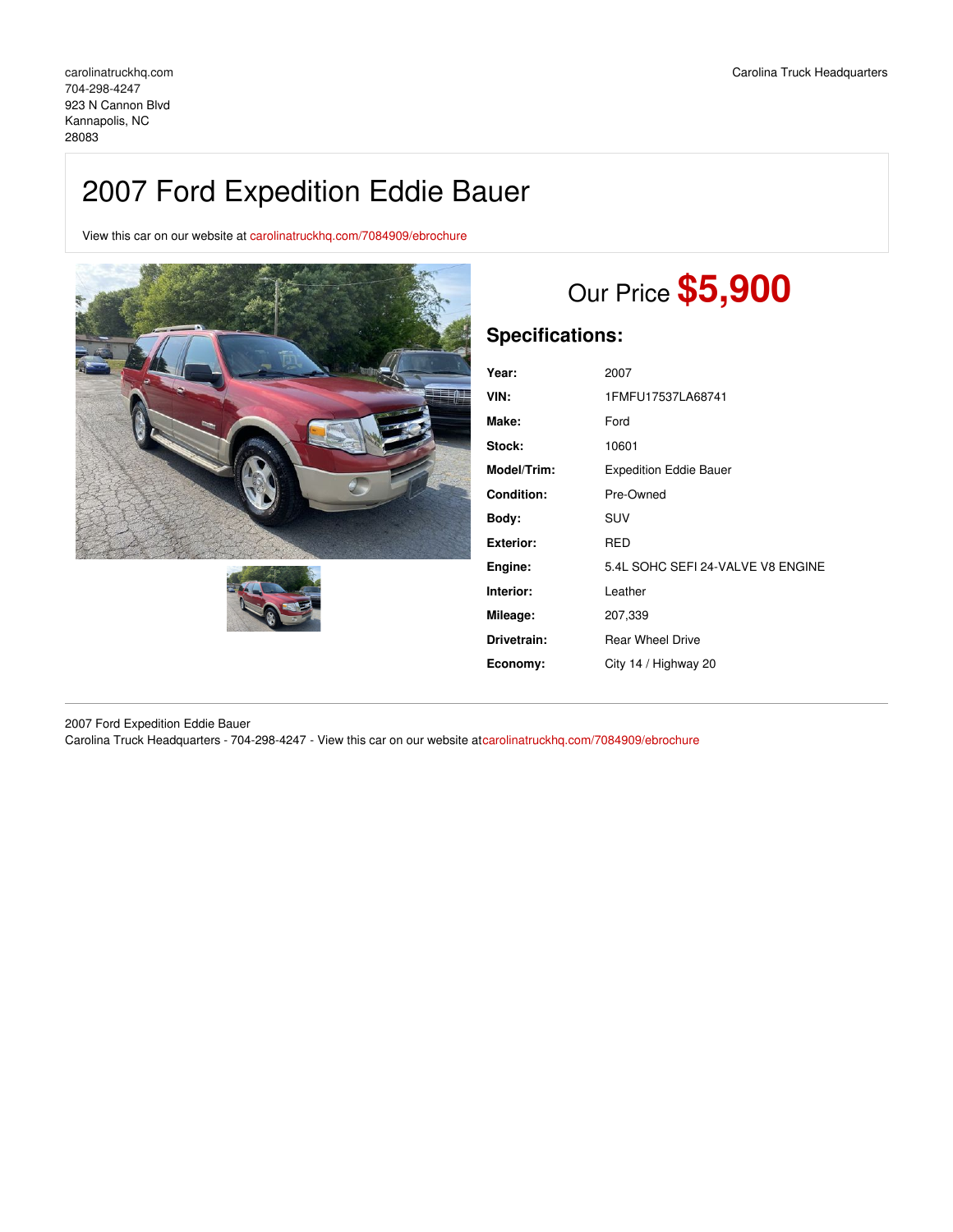

#### 2007 Ford Expedition Eddie Bauer

Carolina Truck Headquarters - 704-298-4247 - View this car on our website at[carolinatruckhq.com/7084909/ebrochure](https://carolinatruckhq.com/vehicle/7084909/2007-ford-expedition-eddie-bauer-kannapolis-nc-28083/7084909/ebrochure)

## **Installed Options**

### **Interior**

- Two-tone leather low back captains chairs-inc: 10-way pwr driver seat w/memory & pwr lumbar, 2-way adjustable headrests
- Leather 2nd row 40/20/40 split bench seat-inc: sliding center portion, recline, fold flat feature, carpeted seatbacks
- Vinyl PowerFold 3rd row 60/40 split bench seat-inc: fold flat feature
- Head restraints at all outboard seating positions
- Chrome-trimmed floor console-inc: storage bin, coinholder, rear passenger audio controls, headphone jacks, tissue holder, padded cover, front/rear pwr points, auxiliary HVAC controls, pen holder
- Color-keyed floor carpeting- Carpeted floor mats for 1st/2nd row
- Color-keyed leather-wrapped steering wheel-inc: audio, cruise & climate controls
- Tilt steering column
- Analog instrumentation-inc: voltmeter, oil pressure, water temp, tachometer
- Warning lights-inc: door/liftgate ajar, fasten seat belts, anti-lock brakes, cruise control, engine check, charge system, air bag, high beams, parking brake, TPMS, fuel cap, low fuel/washer fluid, turn signal, OD off, suspension system, brake fluid gauge
- Message center-inc: million mile odometer, trip odometer, average fuel economy, distance to empty, trip elapsed time, outside temp, compass, message center warnings, check gauges
- Tire pressure monitoring system (TPMS)- Pwr windows w/driver one-touch-down
- Pwr door locks-inc: auto lock- Remote keyless entry w/(2) key fobs, illuminated entry
- Keyless entry keypad- Cruise control- SecuriLock passive anti-theft system
- Pwr accessory delay
- Dual zone electronic automatic temp control air conditioning w/auxiliary climate controls & exterior temp read out
- Rear seat heat ducts
- Audiophile AM/FM stereo w/6-disc in-dash CD changer-inc: clock, (7) speakers including subwoofer, 340-watt amp, speed-compensated volume, RDS, partitioned audio, MP3 capability
- Concealed antenna in RH quarter glass
- Cup holders-inc: (2) front/(2) rear in front console, (2) door trim panels, (3) rear quarter trim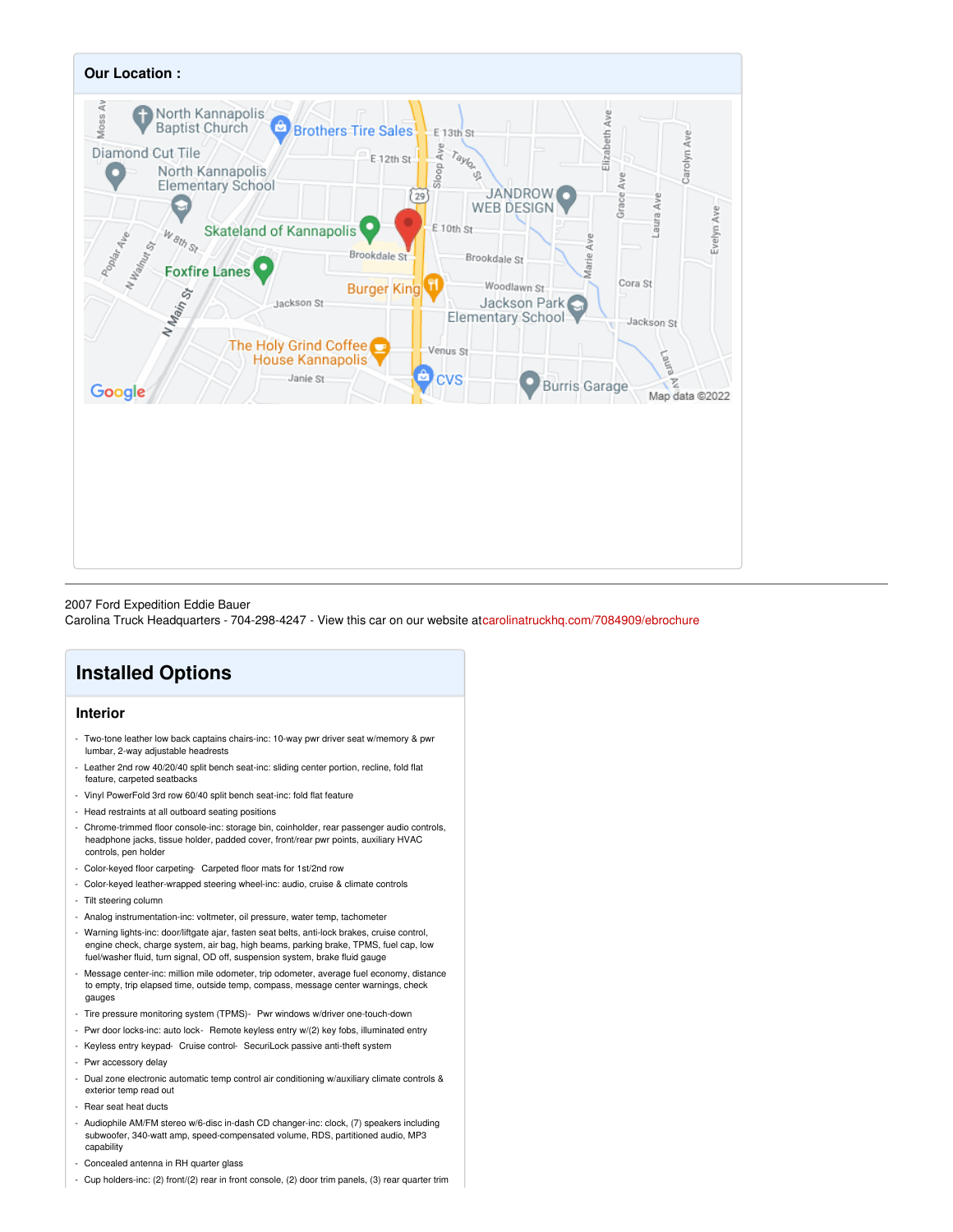#### panels

- Black instrument panel-inc: cigarette lighter, pwr point w/cap, auxiliary audio input jack
- Front & rear door map pockets Electrochromic rearview mirror
- Full-length overhead console-inc: map lights, sunglasses holder, conversation mirror
- Color-keyed cloth headliner
- Color-keyed cloth sunvisors w/auxiliary visors, dual illuminated mirrors
- Assist handles-inc: color-keyed (2) front passengers, (2) second row
- 2nd & 3rd row coat hooks
- Lights-inc: glove box, front door approach, front dome/map, rear cargo, 2nd row map lights, illuminated entry, theater lighting
- Cargo area pwr point

### **Exterior**

- Black roof rails- Painted body-color upper/Pueblo Gold lower bumpers
- Pueblo Gold running boards- Pueblo Gold lower body-side cladding
- Pueblo Gold wheel lip molding- Pueblo Gold front/rear fascias- Chrome grille
- Complex reflector headlamps w/autolamp feature- Fog lamps
- Black pwr heated mirrors-inc: integrated turn signals, security approach lamps, memory
- Privacy glass- Speed-sensitive intermittent windshield wipers
- Rear window intermittent wiper w/washer- Chrome rear license plate brow
- Body-color door handles- Rear liftgate w/flip-up glass

#### **Safety**

- Two-tone leather low back captains chairs-inc: 10-way pwr driver seat w/memory & pwr lumbar, 2-way adjustable headrests
- Leather 2nd row 40/20/40 split bench seat-inc: sliding center portion, recline, fold flat feature, carpeted seatbacks
- Vinyl PowerFold 3rd row 60/40 split bench seat-inc: fold flat feature
- Head restraints at all outboard seating positions
- Chrome-trimmed floor console-inc: storage bin, coinholder, rear passenger audio controls, headphone jacks, tissue holder, padded cover, front/rear pwr points, auxiliary HVAC controls, pen holder
- Color-keyed floor carpeting- Carpeted floor mats for 1st/2nd row
- Color-keyed leather-wrapped steering wheel-inc: audio, cruise & climate controls
- Tilt steering column
- Analog instrumentation-inc: voltmeter, oil pressure, water temp, tachometer
- Warning lights-inc: door/liftgate ajar, fasten seat belts, anti-lock brakes, cruise control, engine check, charge system, air bag, high beams, parking brake, TPMS, fuel cap, low fuel/washer fluid, turn signal, OD off, suspension system, brake fluid gauge
- Message center-inc: million mile odometer, trip odometer, average fuel economy, distance to empty, trip elapsed time, outside temp, compass, message center warnings, check gauges
- Tire pressure monitoring system (TPMS)- Pwr windows w/driver one-touch-down
- Pwr door locks-inc: auto lock- Remote keyless entry w/(2) key fobs, illuminated entry
- Keyless entry keypad- Cruise control- SecuriLock passive anti-theft system
- Pwr accessory delay
- Dual zone electronic automatic temp control air conditioning w/auxiliary climate controls & exterior temp read out
- Rear seat heat ducts
- Audiophile AM/FM stereo w/6-disc in-dash CD changer-inc: clock, (7) speakers including subwoofer, 340-watt amp, speed-compensated volume, RDS, partitioned audio, MP3 capability
- Concealed antenna in RH quarter glass
- Cup holders-inc: (2) front/(2) rear in front console, (2) door trim panels, (3) rear quarter trim panels
- Black instrument panel-inc: cigarette lighter, pwr point w/cap, auxiliary audio input jack
- Front & rear door map pockets Electrochromic rearview mirror
- Full-length overhead console-inc: map lights, sunglasses holder, conversation mirror
- Color-keyed cloth headliner
- Color-keyed cloth sunvisors w/auxiliary visors, dual illuminated mirrors
- Assist handles-inc: color-keyed (2) front passengers, (2) second row
- 2nd & 3rd row coat hooks
- Lights-inc: glove box, front door approach, front dome/map, rear cargo, 2nd row map lights, illuminated entry, theater lighting
- Cargo area pwr point

### **Mechanical**

- 5.4L SOHC SEFI 24-valve V8 engine
- Engine block heater \*Standard on non-fleet vehicles in AK, MN, ND, SD, MT, WI & WY\*
- 6-speed automatic transmission w/OD- 3.31 axle ratio
- AdvanceTrac w/roll stability control (RSC)- Rear wheel drive
- Maintenance-free battery w/battery saver feature- 150-amp alternator
- Integrated Class III trailer towing receiver-inc: 4-pin connector- Front skid plates